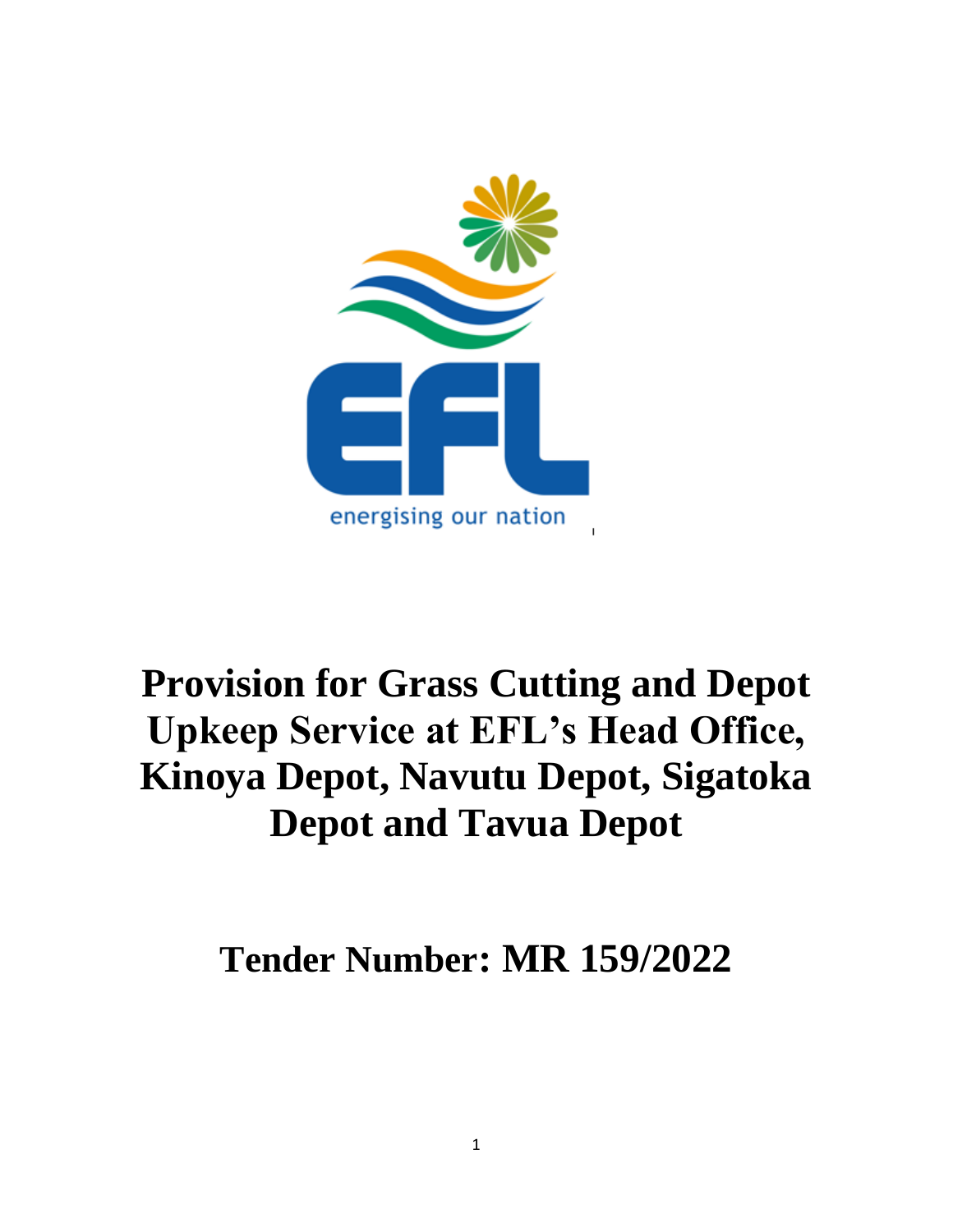Energy Fiji Limited hereby seeks the services of experienced grass cutting Contractor's to provide the Upkeep/Grass Cutting services for EFL's various locations as listed in the tender specification below.

#### **General Conditions:**

- **1. Initial Area Inspection -** The Contractor shall make a thorough initial inspection of each site.
- **2. Access to facilities** Unless otherwise restricted by the Department, Contractor's employees will have access to the locations. Contractor employees shall be subject to the EFL's site's security procedures.

#### **3. Site Locations** – *EFL Head Office, Suva, Kinoya Depot, Sigatoka Depot, Navutu Depot Lautoka and Tavua Depot*

- **4. Cutting Frequency** Refer to the Tables in the pricing schedule. The grass cutting is to be carried out in consultation with the Team Leader/Manager for each location.
- **5. Service Report Sheets** The Contractor to provide the service report sheets for the EFL sites and must notify the Station Manager and Manager Properties(1) day in advance before the grass cutting.
- **6. Identification** All Contractors' employees shall wear proper identification cards when **entering EFL** premises.
- **7. Equipment**  The Contractor shall supply all equipment needed to provide service. These may also include ladders, knifes, trimmers**,** chainsaws, etc to carry out all services. The brush cutter to be fitted with spark arrestors. At no time shall the Contractor use any EFL equipment or tools.
- **8. Uniform & Protective Clothing**  All Contractor personnel working in or around the building shall wear distinctive uniform. The Contractor shall provide the protective items required for the performance of the work. Protective equipment, clothing, devices shall conform to the requirements of Fiji Occupational Safety & Health Administration (OHSA) standards for the products used.
- **9. Fees** The fees shall be invoiced within 5 days of following month on a **monthly basis** and shall be payable within thirty (30) days from the date of invoice.
- **10. EFL Contact Person** The EFL contact person for all communications and decisions are the Property Officer Western and Manager Properties.
- **11. Waste Disposal**  The contractor shall be responsible for disposal of all the waste generated by their work in the premises. No hazardous are to be placed on the EFL dumpsters. All wastes are to be disposed with accordance to the rules and regulations of the Department of Environment. All the costs of disposal to be borne by Contractor. The Contractor is responsible for cutting raking and disposing grass from the depot.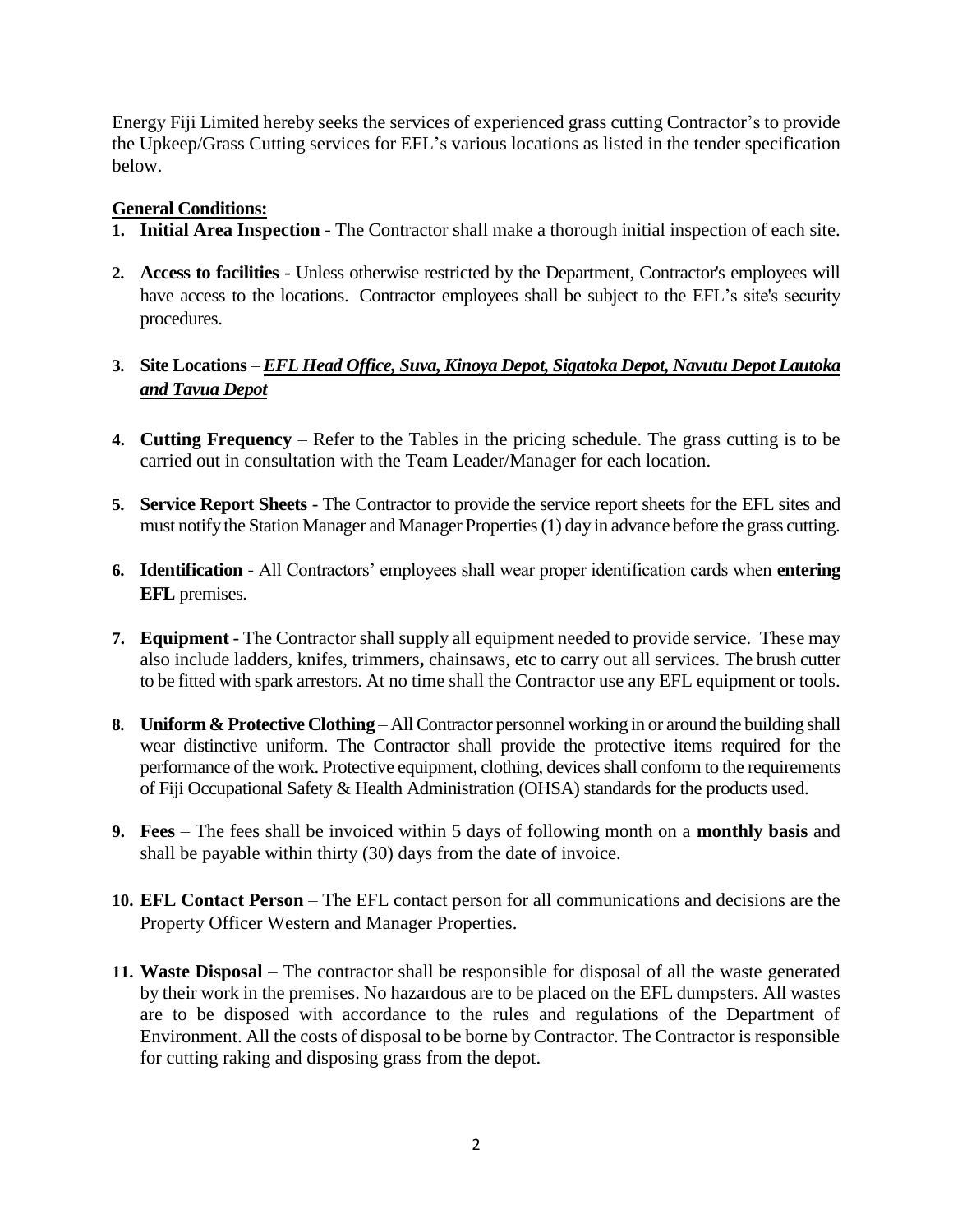- **12. Insurance Requirements** A certificate of insurance is required to be submitted to the EFL verifying that the Contractor maintains Public Liability Cover in the minimum amount required by EFL.
- **13. Term of Contract** the term of contract is for three (3) years.
- **14. Tobacco/Alcohol/Drug Free Environment** EFL maintains tobacco, alcohol, drug free environment. Any personnel of the Contractor found violating the policy will be requested to remove the product and themselves from the sites and would be taken to task.
- **15.** Contractor shall have in its employ, or under its control, sufficient qualified and competent personnel to perform work promptly and in accordance with a schedule or work program, as approved by EFL. Workers shall act appropriately and professionally at all times. Offensive language or actions are not acceptable. The EFL shall have the absolute right to require replacement of any employee the EFL deems objectionable to work on EFL premises.
- **16.** Contractor to allow for all safety signs and portable work barriers to isolate work areas while carrying out work. Providing all "work in progress" and all safety directional signage.
- **17.** Any work that deals with working on heights will need specific written approval by EFL authorized officers.
- **18.** All the staffs of the selected Contractor will undergo Contractors Site Induction conducted by EFL and any new staff will report to the Property Section for the Induction prior to commencement of work.

#### **19. Site Visit**

a) All new and interested bidders must attend a **compulsory** site visit as follows:

| Location           | Date & Time           | <b>Contact Person</b>                              |
|--------------------|-----------------------|----------------------------------------------------|
| <b>Head Office</b> | $21/06/22 - 10.00$ am | Shifaan Ali – 999 2401                             |
| Kinoya Depot       | $21/06/22 - 11.00$ am | Shifaan Ali - 999 2401                             |
| Sigatoka Depot     | 22/06/22-10.00am      | Sarafat Ali - 999 9298<br>Shaneel Chand $-9925897$ |
| Navutu Depot       | 22/06/22-12.00pm      | Shaneel Chand $-9925897$                           |
| Tavua Depot        | $22/06/22 - 3.00$ pm  | Shaneel Chand $-9925897$                           |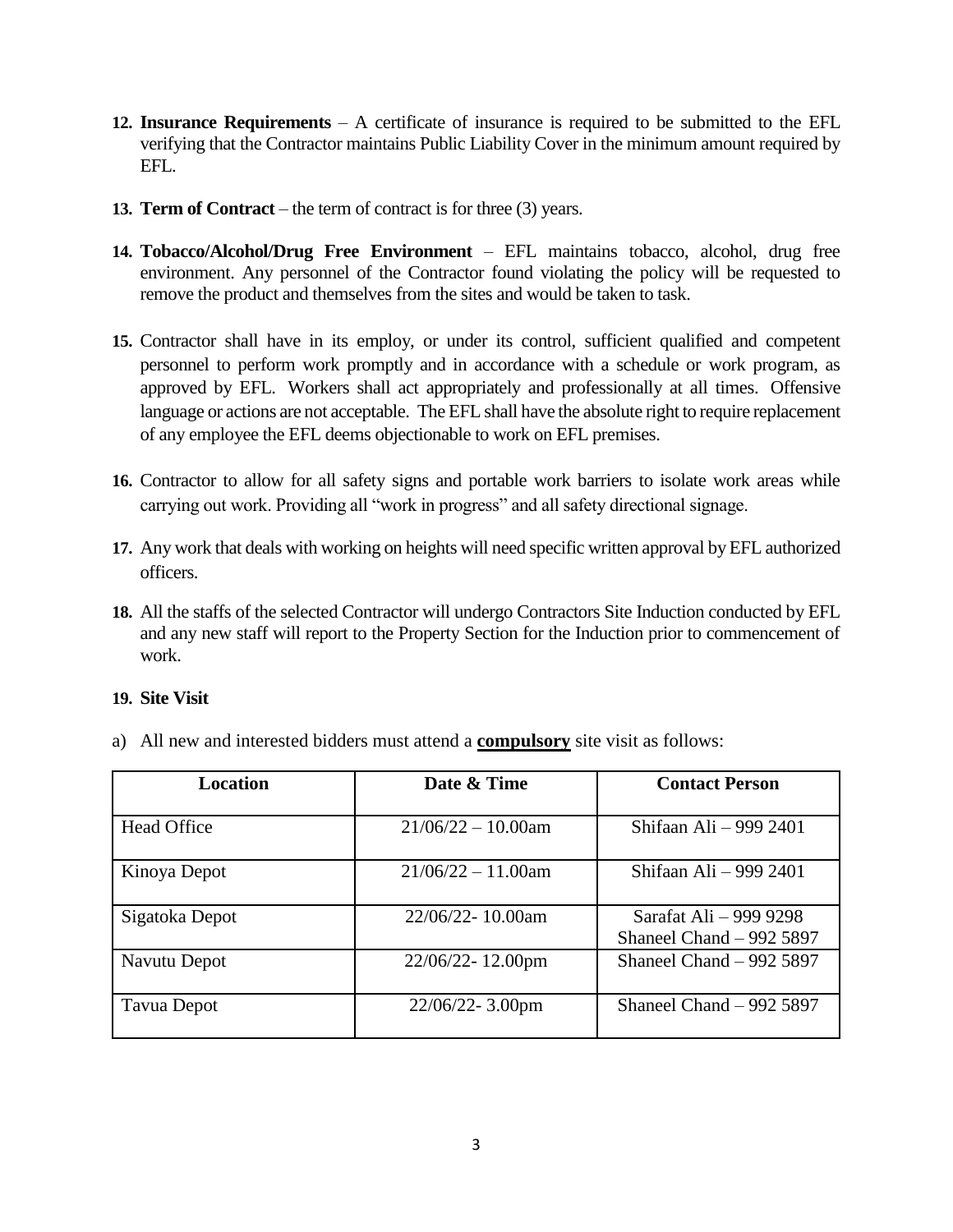#### **20. Scope of Works**

## **Locations: Kinoya Depot & HFO Area, Sigatoka Depot and Tavua Depot Areas Covered**

All the lawn areas within the premises and 1m from outside the boundary fence.

#### **The work required by the EFL are as follows:**

- **a)** Cutting and raking of lawns.
- **b)** Cut and clear grass, creepers, reeds and other vegetation within the Work Area.
- **c)** Clean all drains and culverts along and inside the Work Area and outside the boundary and to clear the same.
- **d)** To remove creepers along the fence at the Work Area and spray weed killer in the areas that are not accessible to the brush cutters such as pole yard and transformer yard. Weed Killer to be supplied by the contractor.
- **e)** The Contractor must also cut 1m away/outside from the boundary fence allowing the boundary to be visible.
- **f)** All rubbish, refusal and debris amassed shall be cleared immediately after grass, creepers, reeds and other vegetation have been cut and put into bins provided by the Contractor.
- **g)** Ensure all storm water drains is free from vegetation and silt deposits.
- **h)** The Contractor will further ensure that all relevant signs and notices to be erected to inform/caution public of work in progress.
- **i)** Report any defect on fence or any other issue relating to risk and safety.
- **j)** The Contractor will be responsible for picking up all rubbish and empting any rubbish bins around the depot to the provided compactor bins.
- **k)** The Contractor shall trim and prune all trees and hedges and dispose all debris within the premises.
- **l)** The Contractor shall remove all overgrown grass and creepers along the footpaths and clean and maintain all Flower Gardens.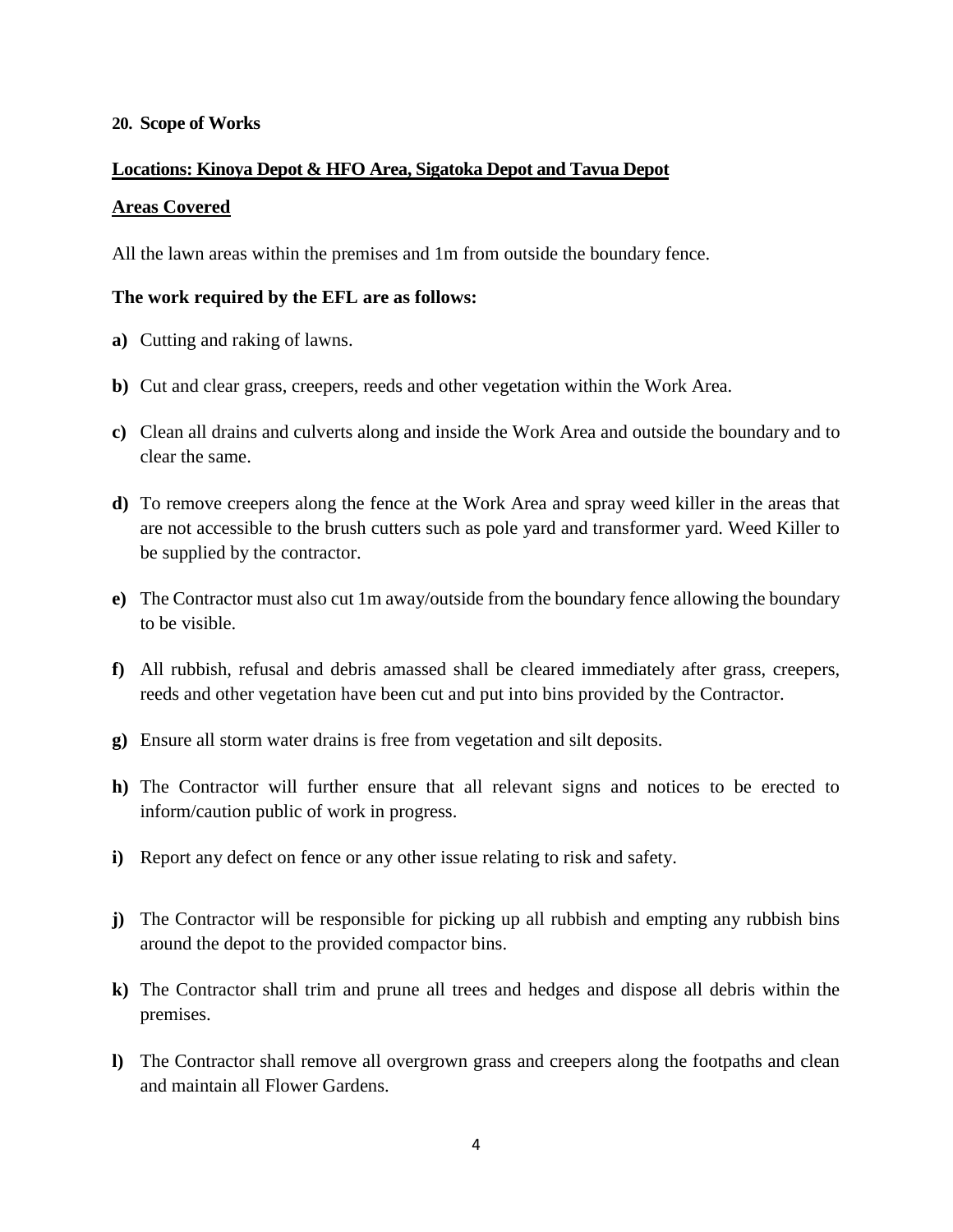- **m)** The Contractors shall ensure that the depot is kept at neat and tidy condition at all times.
- **n) Sigatoka Depot** additional scope is vegetation clearing and cleaning of culvert and drains on the main highway fence area and access road area.

#### **Location: Head Office, Suva**

#### **Areas Covered**

All the lawn areas within the premises and 1m from outside the boundary fence.

#### **The work required by the EFL are as follows:**

#### **One staff to be based from Monday to Friday from 8.00am to 1.00 pm to carry out the following works:**

#### **Daily Tasks**

- **1.** Maintain and clean footpaths & walkways.
- **2.** Raking of lawns.
- **3.** Handpicking of rubbish and any debris from all lawns and gardens.
- **4.** Removing fallen dead leaves under trees.
- **5.** Cleaning of car park areas.
- **6.** Maintaining the flower gardens.
- **7.** All tasks to be all complete between 8.00am to 1.00pm.
- **8.** Clearing creepers from parameter fence.
- **9.** Cutting of shrubs and grass from the cliff area.
- **10.** Cleaning and clearing of all drainage.

#### **Weekly Tasks**

- **1.** Maintain side and back lawns including grass cutting, handpicking of weeds in uncut areas and raking of cut grass.
- **2.** Clearing of surrounding drainage system.
- **3.** Maintain gardens to clear all weeds and ensure that plants are healthy.
- **4.** Clean and sweep all paved areas including staff and customer car parks (to be done after hours).
- **5.** Clear out all waterways and drainage areas and remove gratings where applicable.
- **6.** Maintain landscape and plants throughout property including trimming.
- **7.** Keep all signs clean.
- **8.** Ensure all the waste bins empty on time.
- **9.** Inspect entire property and report any minor repairs or cleaning required to the Properties Department.
- **10.** Clean guardhouse at staff entrance.
- **11.** Ensure railings and columns are wiped clean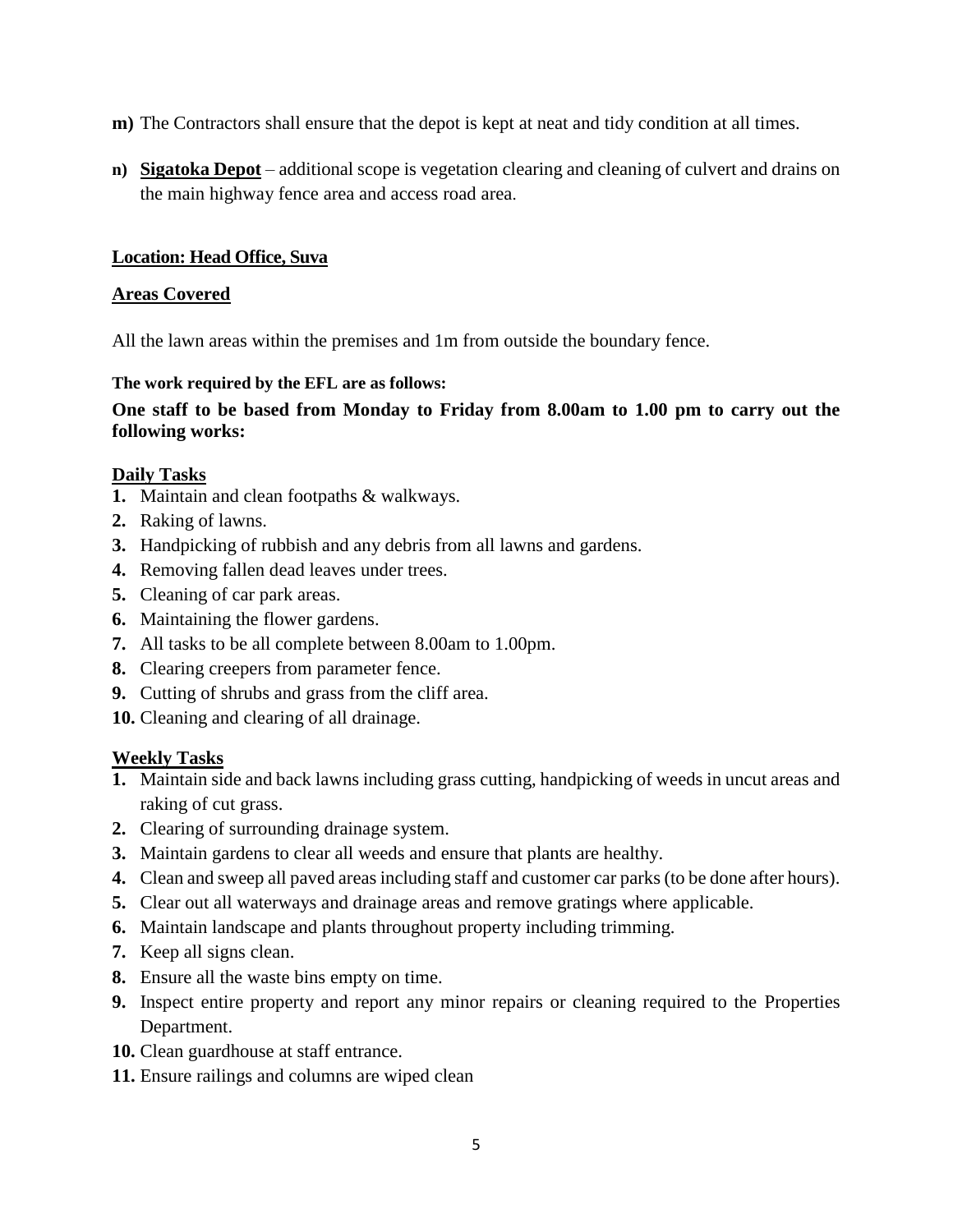#### **Other Periodic Tasks**

- **1.** Ensure no growth of creepers or weeds on buildings or paved areas.
- **2.** Clearing of scrubs and creepers on the cliff.
- **3.** Spraying of weed killer in the areas that are not accessible to brush cutters.
- **4.** Report any defect on fence or any other issue relating to risk and safety.

#### **Location: Navutu Depot**

#### **Areas Covered**

All the lawn areas within the premises and 1m from outside the boundary fence.

#### **The work required by the EFL are as follows:**

- **a. One staff to be based from Monday to Friday from 8.00am to 1.00 pm to carry out the following works :**
	- Rake and clean road curbs, footpaths, and depot surroundings from all debris, fallen tree branches, papers and other visible garbage.
	- Pruning of flowers, overgrown tree branches etc.
	- Watering of gardens and plants.
	- Always keep the depot in clean and tidy manner.
	- Empty rubbish bins.

Other works include:

- **b.** Cutting and raking of lawns.
- **c.** Cut and clear grass, creepers, reeds and other vegetation within the Work Area.
- **d.** Clean all drains and culverts along and inside the Work Area and outside the boundary and to clear the same.
- **e.** To remove creepers along the fence at the Work Area and spray weed killer in the areas that are not accessible to the brush cutters such as pole yard and transformer yard. Weed Killer to be supplied by the contractor.
- **f.** The Contractor must also cut 1m away/outside from the boundary fence allowing the boundary to be visible.
- **g.** All rubbish, refusal and debris amassed shall be cleared immediately after grass, creepers, reeds and other vegetation have been cut and put into bins provided by the Contractor.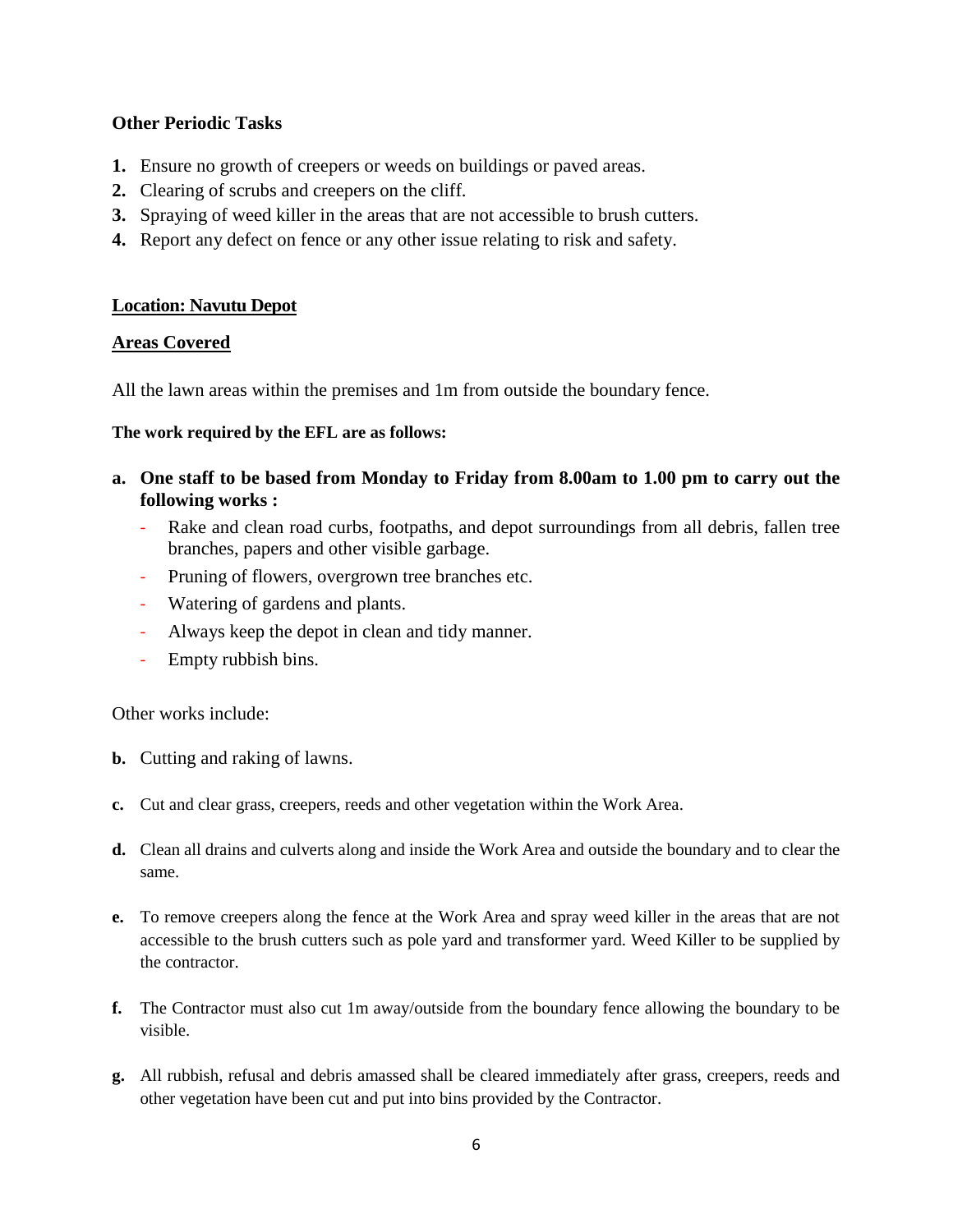- **h.** Ensure all storm water drains is free from vegetation and silt deposits.
- **i.** The Contractor will further ensure that all relevant signs and notices to be erected to inform/caution public of work in progress.
- **j.** Report any defect on fence or any other issue relating to risk and safety.
- **k.** The Contractor will be responsible for picking up all rubbish and empting any rubbish bins around the depot to the provided compactor bins.
- **l.** The Contractor shall trim and prune all trees and hedges and dispose all debris.
- **m.** The Contractor shall remove all overgrown grass and creepers along the footpaths and clean and maintain all Flower Gardens.
- **n.** The Contractors shall ensure that the depot is kept at neat and tidy condition at all times.

#### **Pricing Schedule – Use the template below for price submission**

**Kinoya Depot, Sigatoka Depot, Tavua Depot - Grass Cutting: 2 Cuts per Month – 15th and 30th of each month**

|                | <b>EFL Power Station Locations</b> | Cost for 2 cuts per<br>month<br>$(VIP-FJD)$ |
|----------------|------------------------------------|---------------------------------------------|
| 1              | <b>Kinoya Depot</b>                |                                             |
| $\overline{2}$ | <b>Sigatoka Depot</b>              |                                             |
| 3              | <b>Tavua Depot</b>                 |                                             |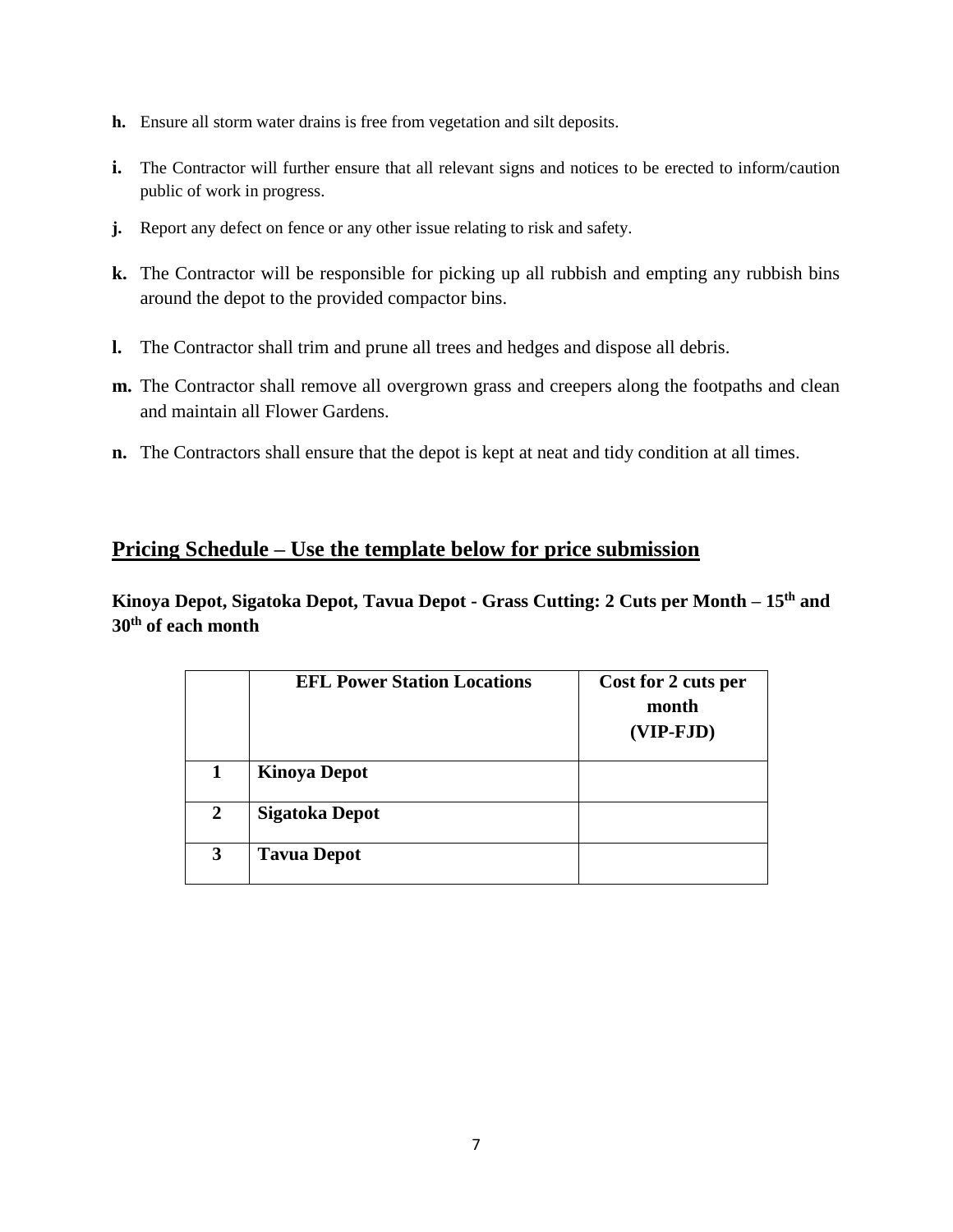**Head Office, Suva and Navutu Depot, Lautoka - Grass Cutting: 2 Cuts per Month – 15th and 30th of each month with one staff allocation from 8.00am to 1.00pm (Mon to Fri)**

|                  | <b>Location</b>              | Cost for two cuts per<br>month with one staff<br>allocation<br>$(VIP-FJD)$ |
|------------------|------------------------------|----------------------------------------------------------------------------|
| $\boldsymbol{4}$ | <b>Head Office, Suva</b>     |                                                                            |
| 5                | <b>Navutu Depot, Lautoka</b> |                                                                            |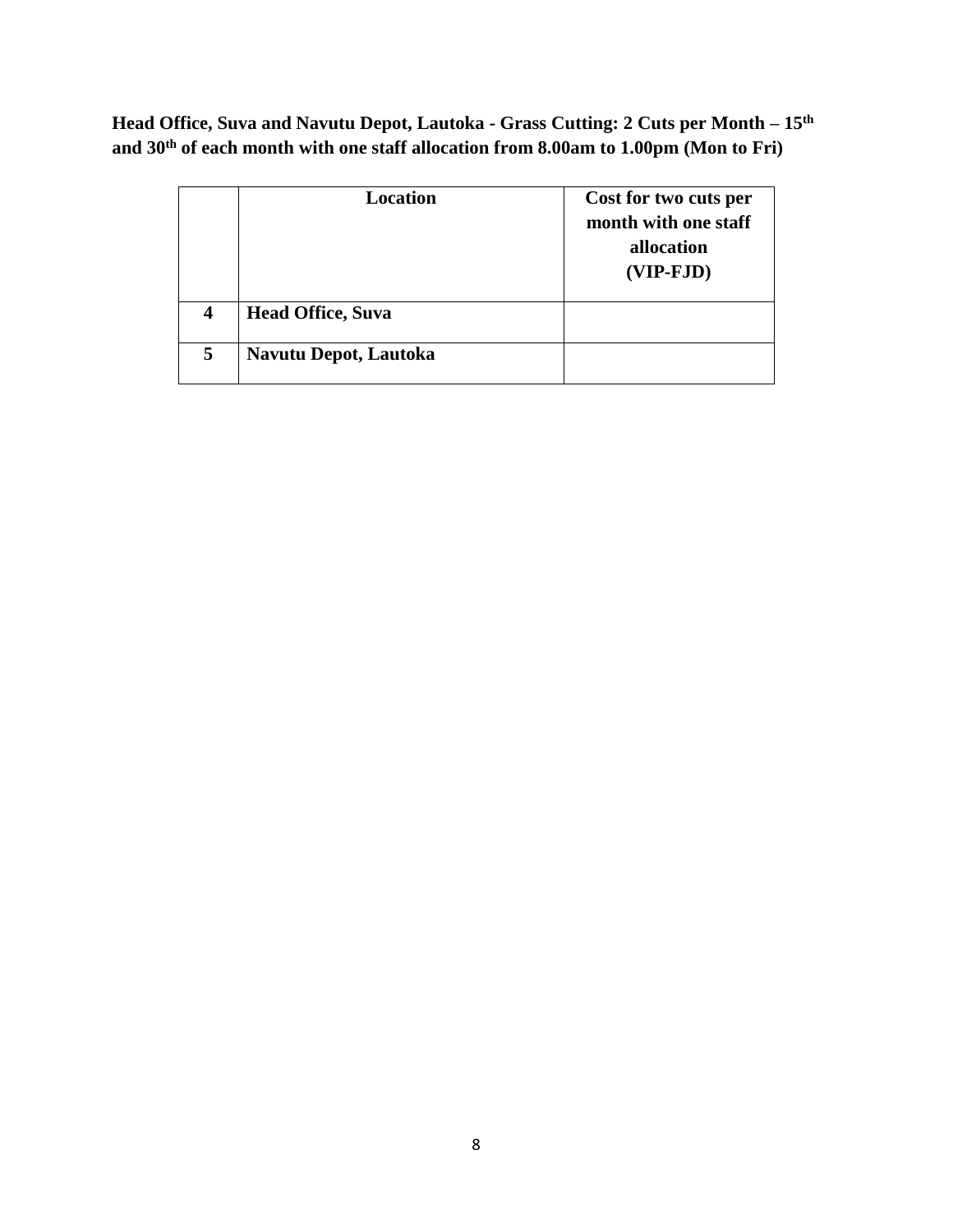#### **TENDER SUBMISSION CHECK LIST**

| The Bidders must ensure that the details and documentation mention below must<br>be submitted as part of their tender Bid |  |
|---------------------------------------------------------------------------------------------------------------------------|--|
| Tender Number                                                                                                             |  |
|                                                                                                                           |  |
| 1. Full Company / Business Name:                                                                                          |  |
| (Attach copy of Registration Certificate)                                                                                 |  |
| 2.                                                                                                                        |  |
| 3.                                                                                                                        |  |
| 4.                                                                                                                        |  |
| 5.                                                                                                                        |  |
| 6.                                                                                                                        |  |
| 7.                                                                                                                        |  |
| TIN Number:<br>8.<br>(Attach copy of the VAT/TIN Registration Certificate - Local Bidders Only (Mandatory)                |  |
| 9. FNPF Employer Registration Number: _______(For Local Bidders only) (Mandatory)                                         |  |
| 10. Provide a copy of Valid FNPF Compliance Certificate (Mandatory- Local Bidders only)                                   |  |
| 11. Provide a copy of Valid FRCS (Tax) Compliance Certificate (Mandatory Local Bidders only)                              |  |
| 12. Provide a copy of Valid FNU Compliance Certificate (Mandatory Local Bidders only)                                     |  |
| 13. Valid Public Liability Insurance Cover (500,000.00 FJD)                                                               |  |
| 14. Detailed Business Profiles with Referees                                                                              |  |
| 15. Contact Person:                                                                                                       |  |
| I declare that all the above information is correct.                                                                      |  |
|                                                                                                                           |  |
|                                                                                                                           |  |
|                                                                                                                           |  |
|                                                                                                                           |  |